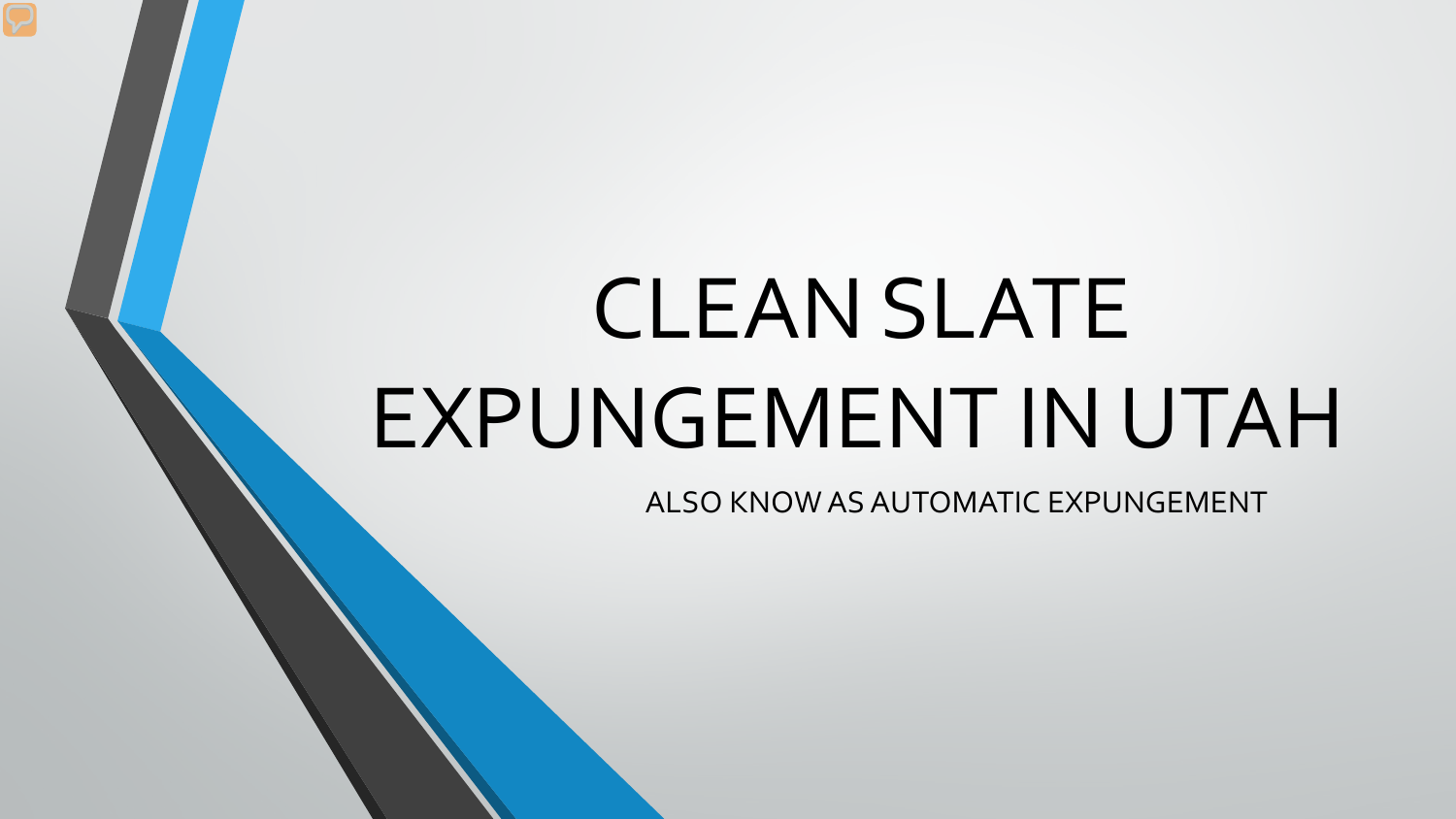#### DEFINITION OF EXPUNGEMENT

- UCA 77-40-102(9)
	- "Expunge" means to seal or otherwise restrict access to the individual's record held by an agency when the record includes a criminal investigation, detention, arrest, or conviction.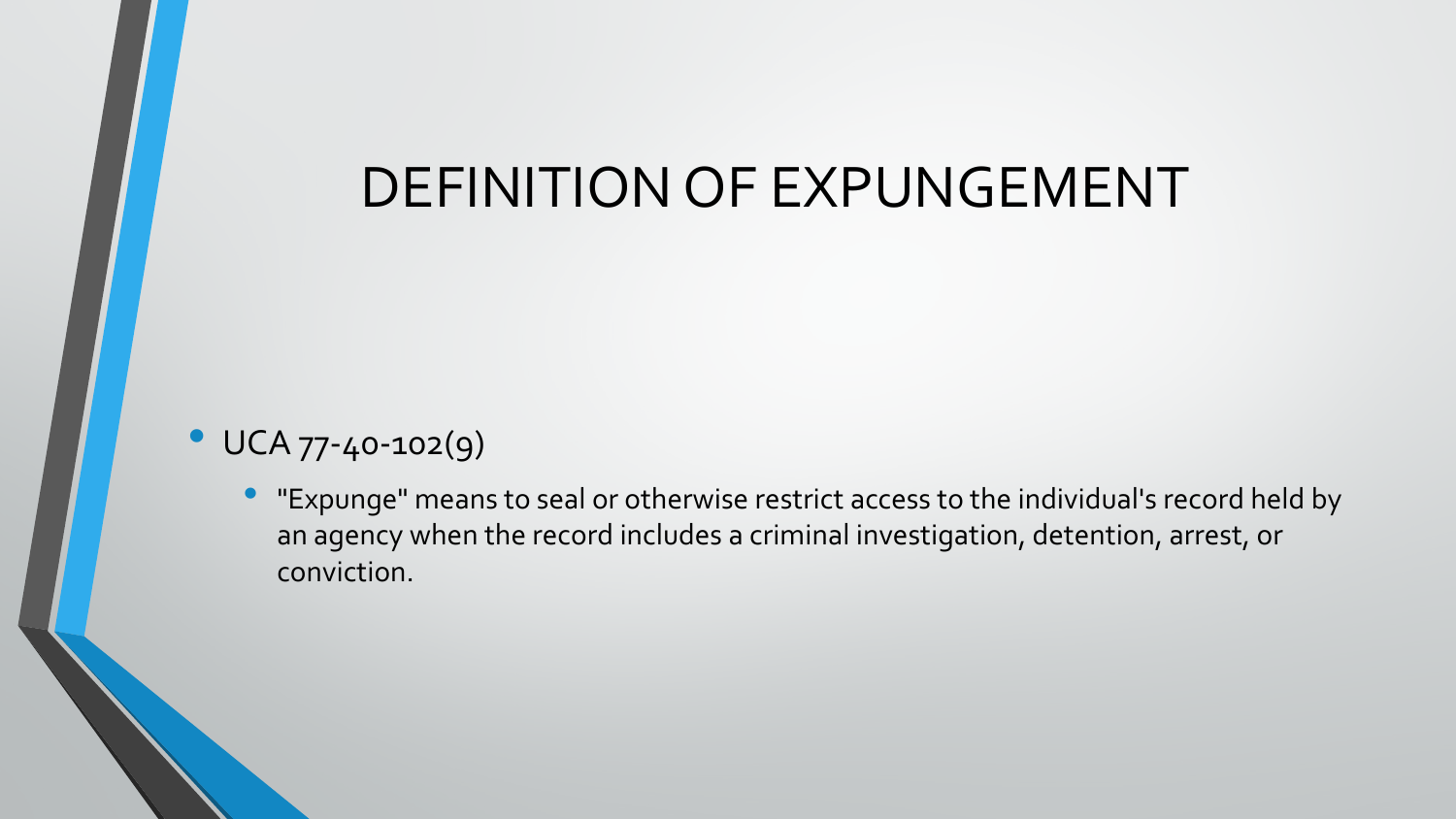## PETITION-BASED EXPUNGEMENT PROCESS

- **Application**
- **Determination**
- Certificate of Eligibility
- **Petition Court**
- Court Order for Expungement of Record(s)
- Distribution of Order and Expungement of Record(s)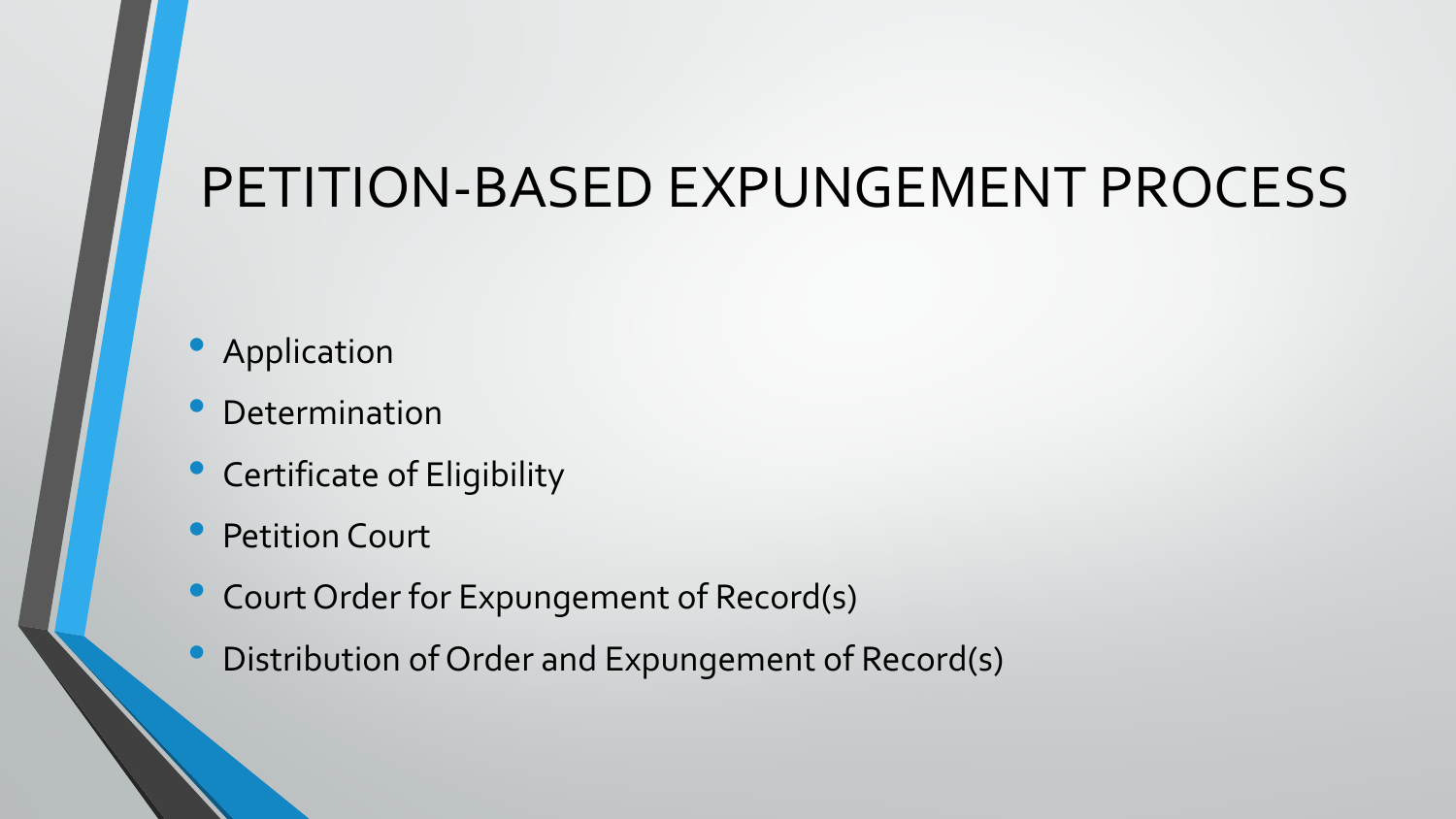## SUMMARY OF PETITION-BASED PROCESS

- Thorough
- Complicated
- Long
- Expensive
- Burden on Petitioner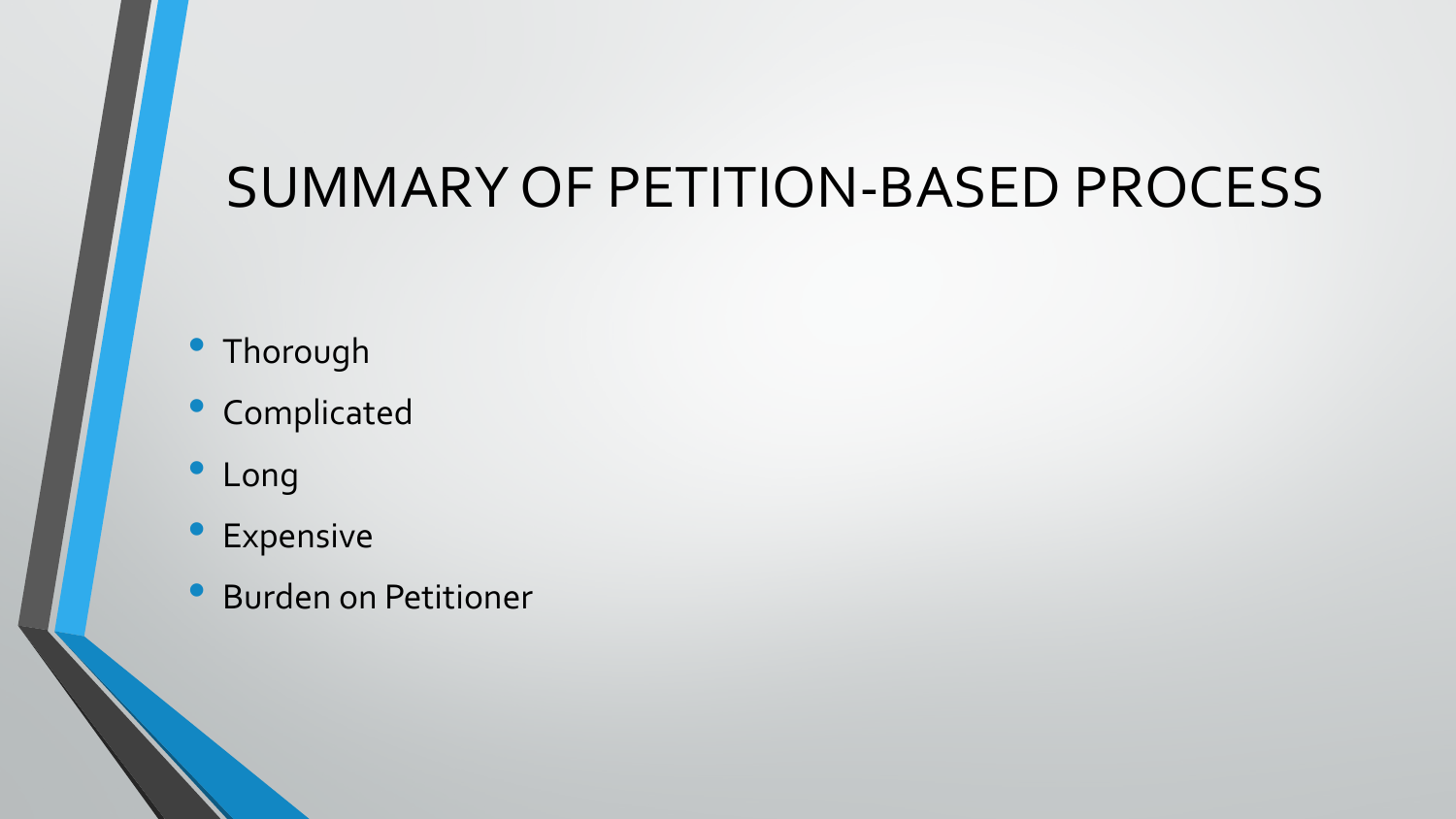## WHAT ARE CLEAN SLATE ELIGIBLE OFFENSES?

- Misdemeanor conviction for possession of a controlled substance
- A class B or C misdemeanor conviction
- An infraction conviction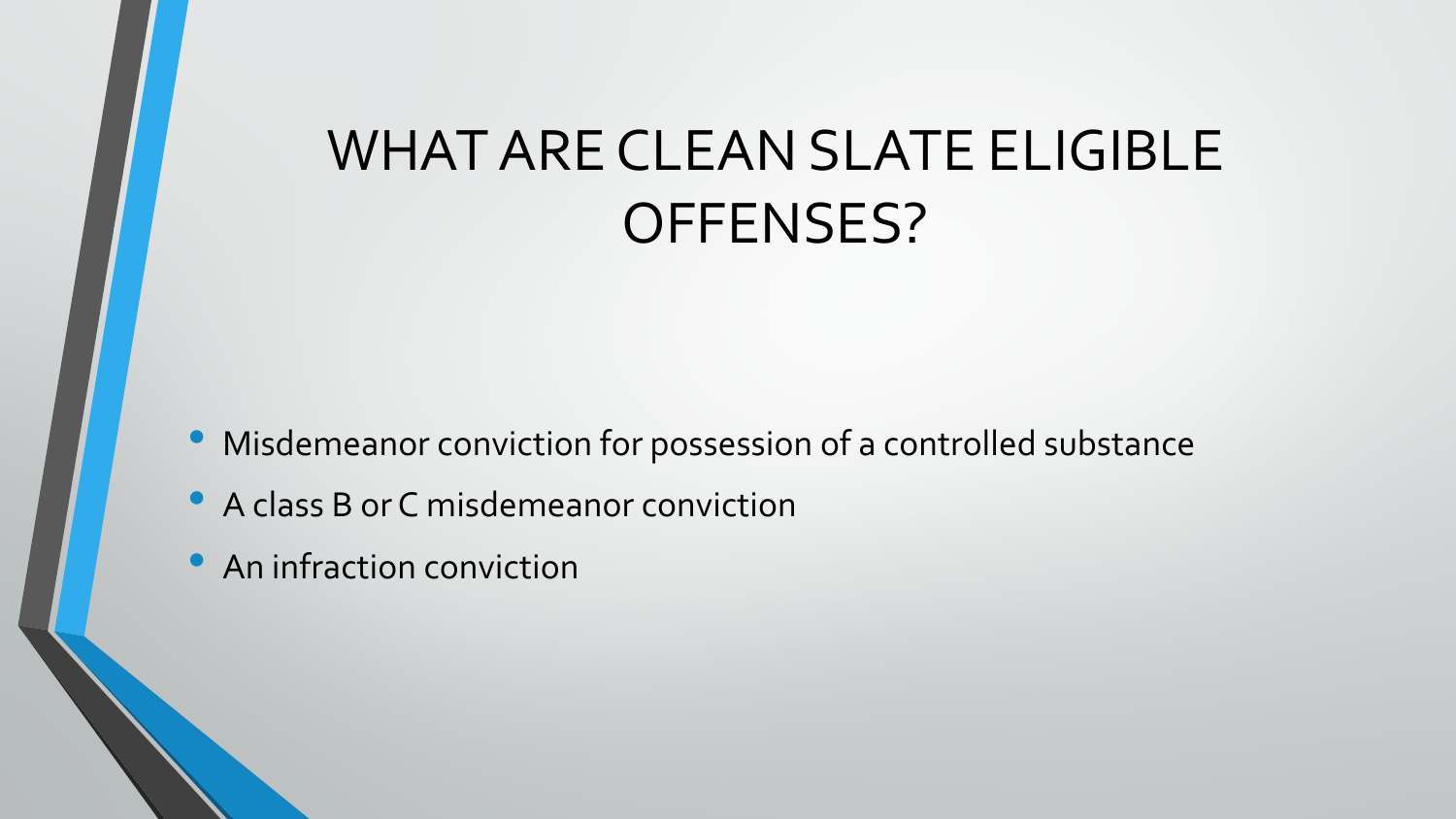#### WHAT OFFENSES ARE *NOT* INCLUDED?

- The individual is found "not guilty by reason of insanity"
- The individual owes fines or restitution
- The case resulted in one or more pleas held in abeyance or convictions for certain types of offenses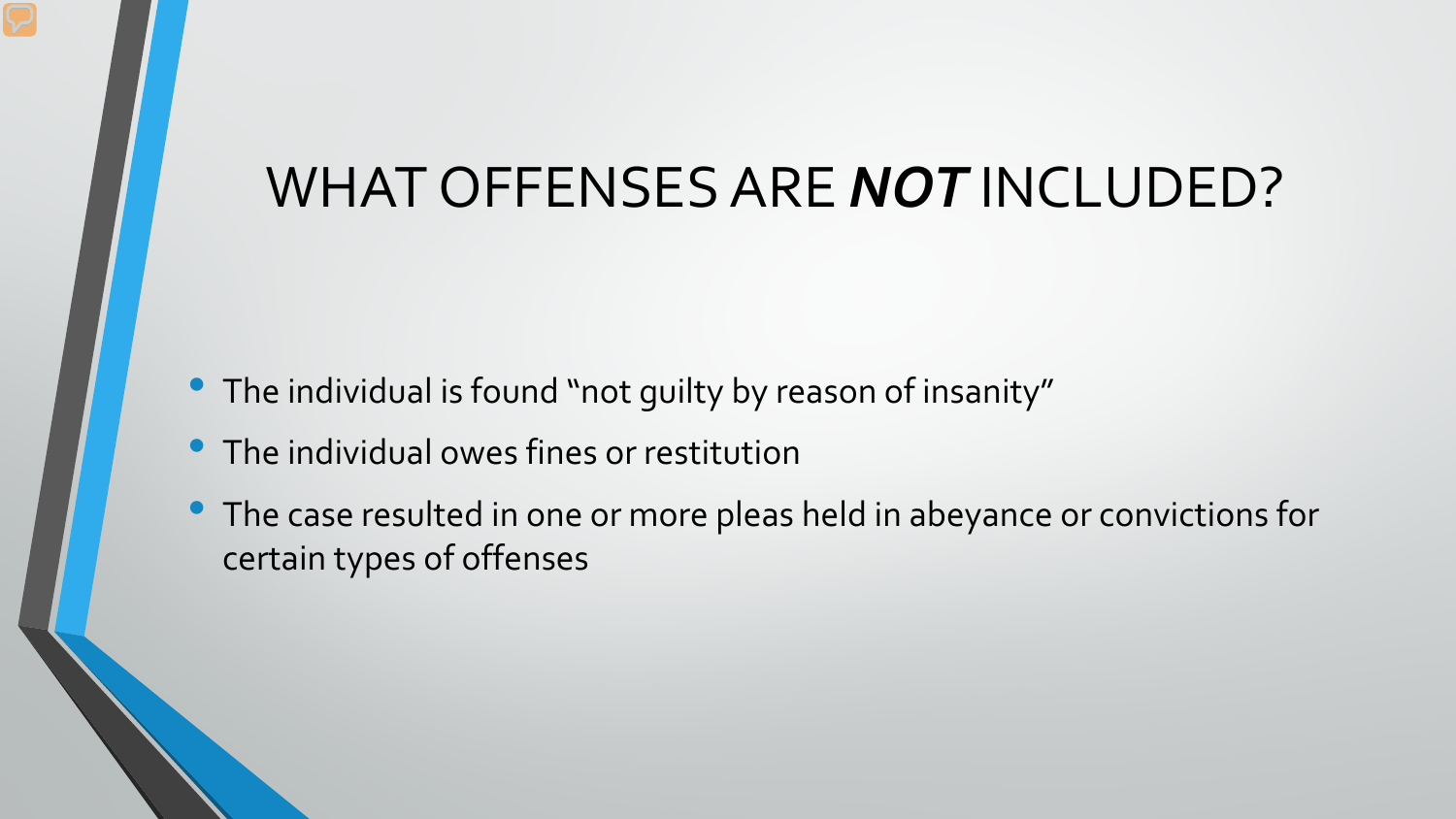## ELIGIBILITY CRITERIA

- Cannot have two or more felony convictions
- Cannot have any combination of three or more convictions that include two class A misdemeanors
- Cannot have any combination of four or more convictions that include three class B misdemeanors
- Cannot have five or more convictions of any degree whether misdemeanor or felony
- Is a case that resulted in an acquittal on all charges or was dismissed with prejudice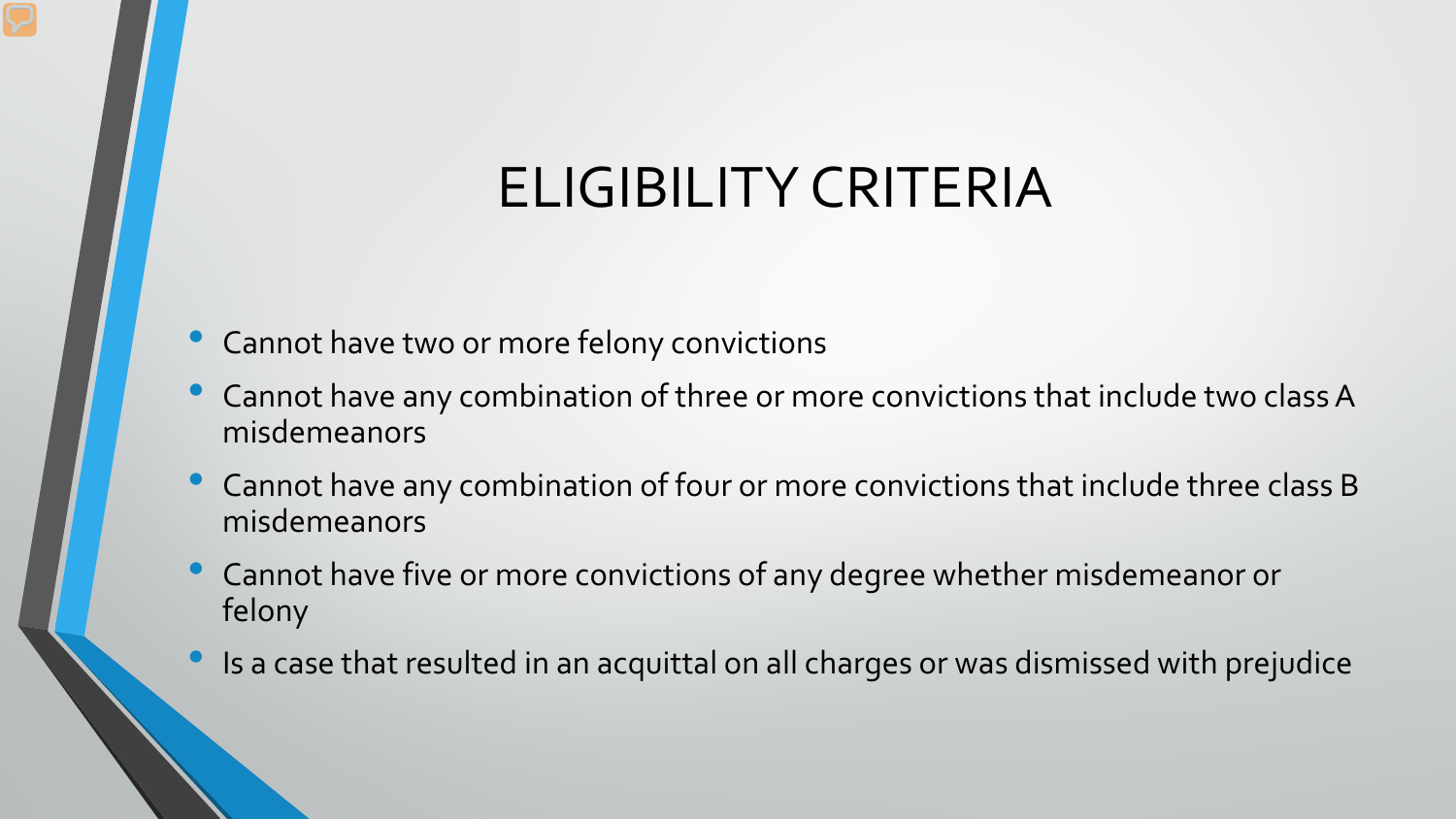#### WAITING PERIODS

- At least five years for a class C misdemeanor or an infraction
- At least six years for a class B misdemeanor
- At least seven years for a class A misdemeanor conviction for possession of a controlled substance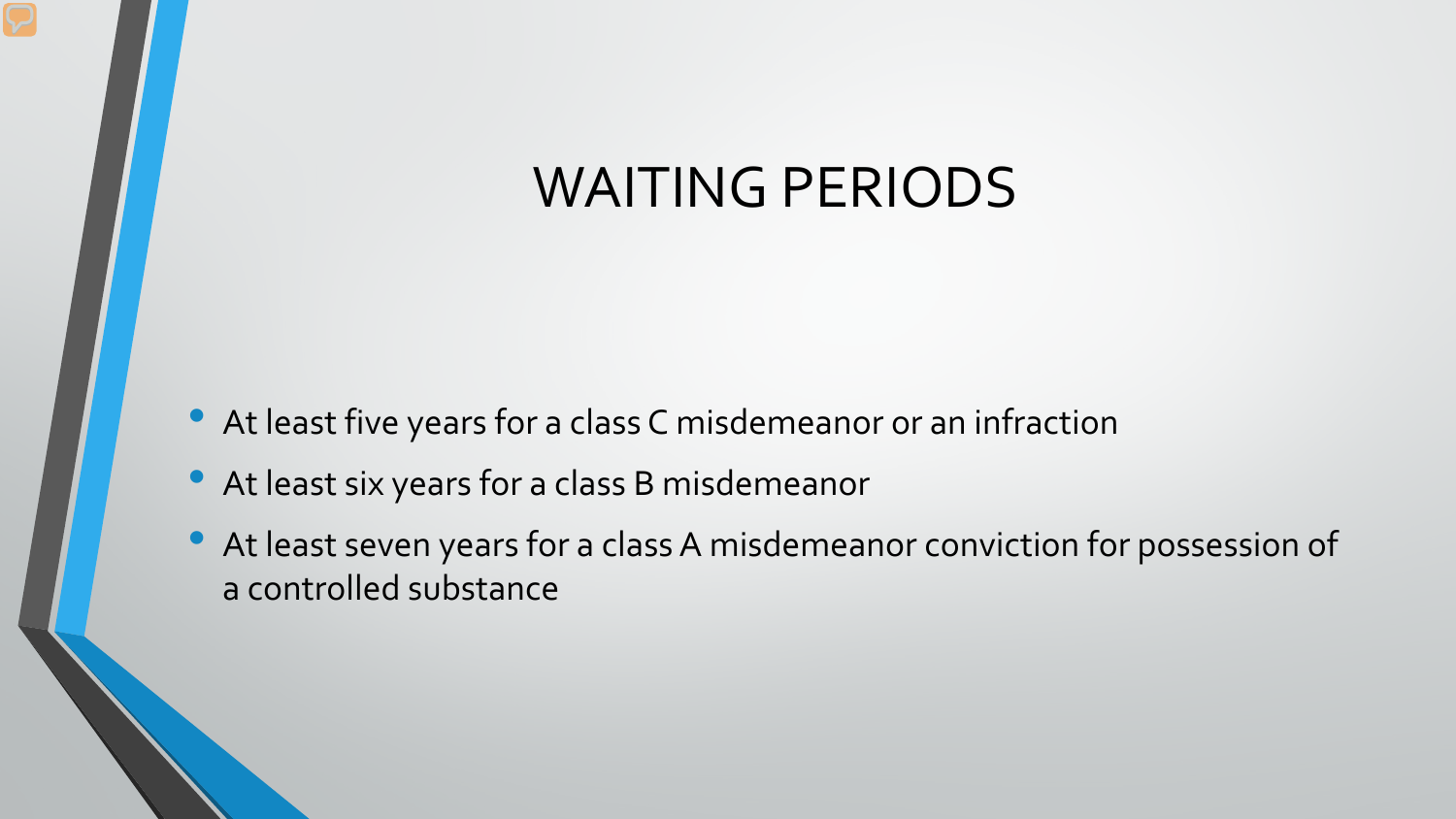## PROCEDURE

- Courts are using Code for America to help identify the cases that may be eligible
- The cases that may be eligible are sent to the prosecutors
	- They have 35 days to review and file an objection if the case is not eligible, the individual has not paid restitution to the victim or believe that the individual is continuing to engage in criminal activity
- If the criteria has been met and there is no objection filed from the prosecutor, the court may issue individual orders for the expungement of that case
- Orders are sent to BCI and the prosecutor
- BCI notifies the law enforcement agencies identified in the case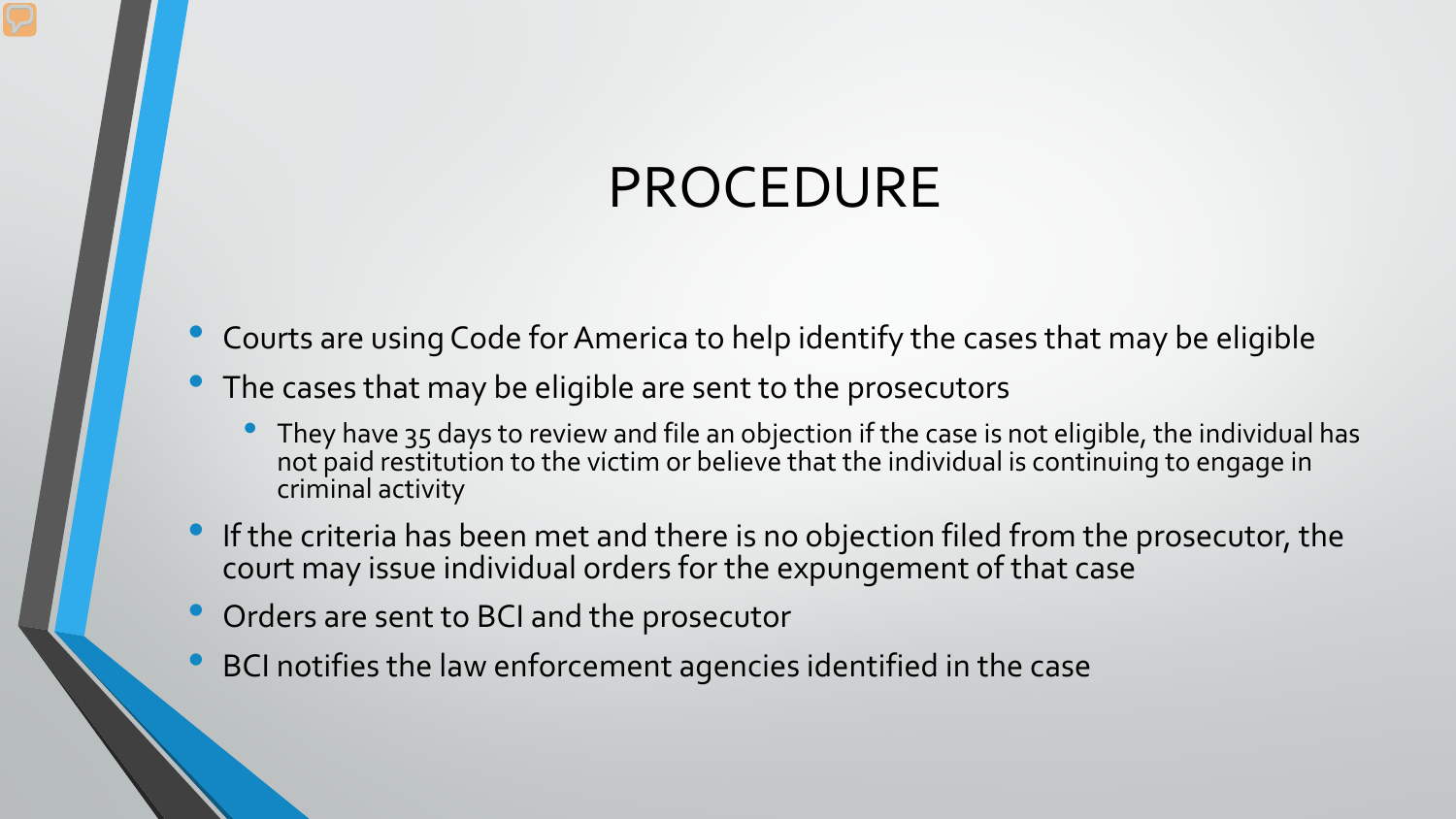#### IMPLEMENTATION STATUS

- Code for America has written code to identify clean slate eligible cases
	- ⎼ Over 200,000 people across the state have a clean slate eligible case
	- $-$  ~20,000 additional people likely to be clean slate eligible each year
- Code for America's work has been validated by University of Utah researchers, in partnership with BCI and legal expungement experts
- Automated record clearing is likely to begin in August 2021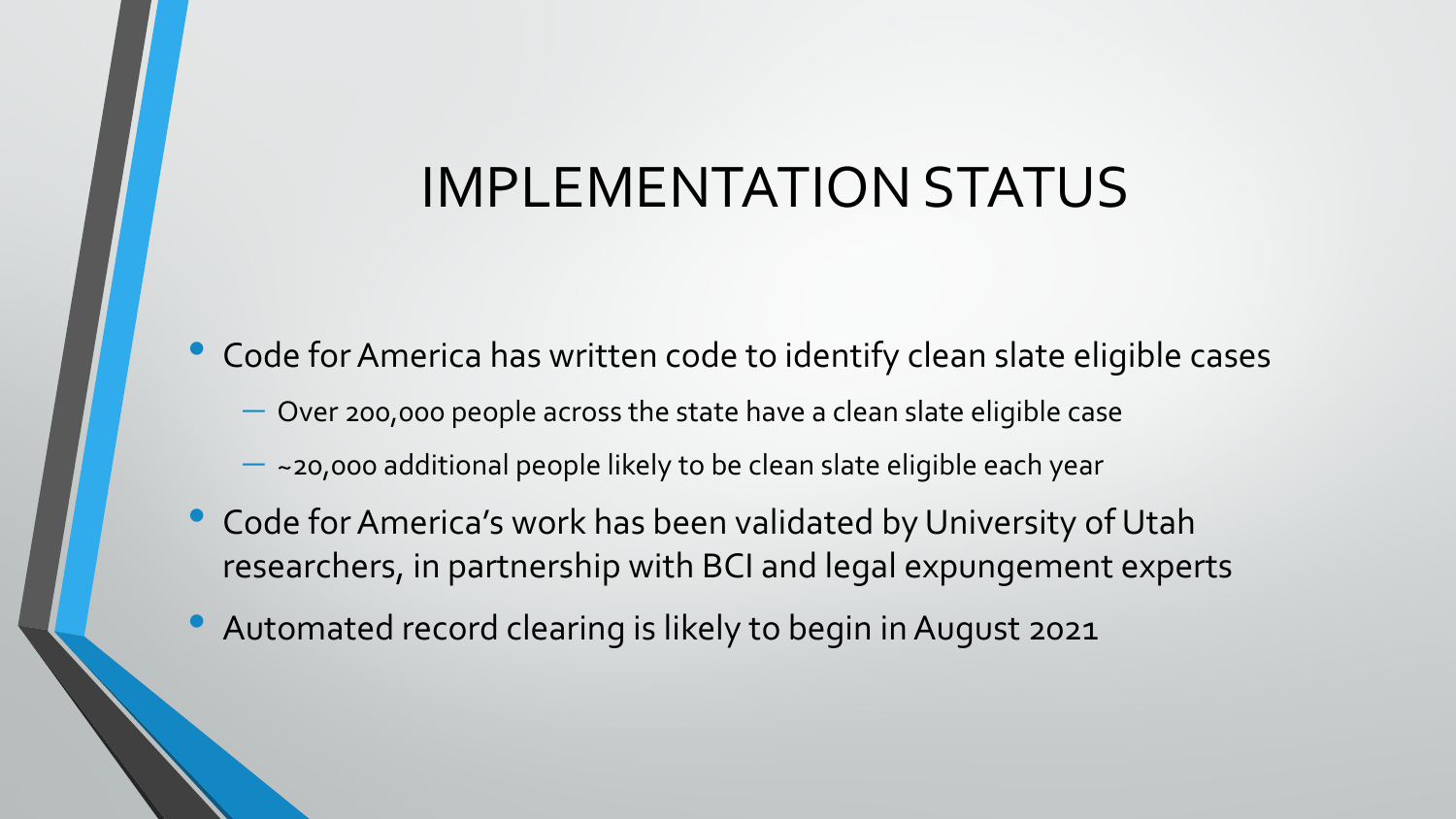## RESULTS OF CLEAN SLATE VALIDATION

- 20 volunteers, including criminal defense lawyers, prosecutors, legal aid lawyers, and the BCI Expungement Unit reviewed 1,571 randomly selected eligible and ineligible cases
- Initial review: 86% match between code and human review
	- 6.5% false positive rate & 7.5% false negative negative rate\*
- After second review: 3.5% false positive rate
- After code corrections: under 1% false positive error rate

\*A "false positive" refers to a situation where the code found a case eligible, but a human reviewer determined the case was ineligible. A "false negative" refers to a situation where the code found the case ineligible, but a human reviewer found the case to be eligible.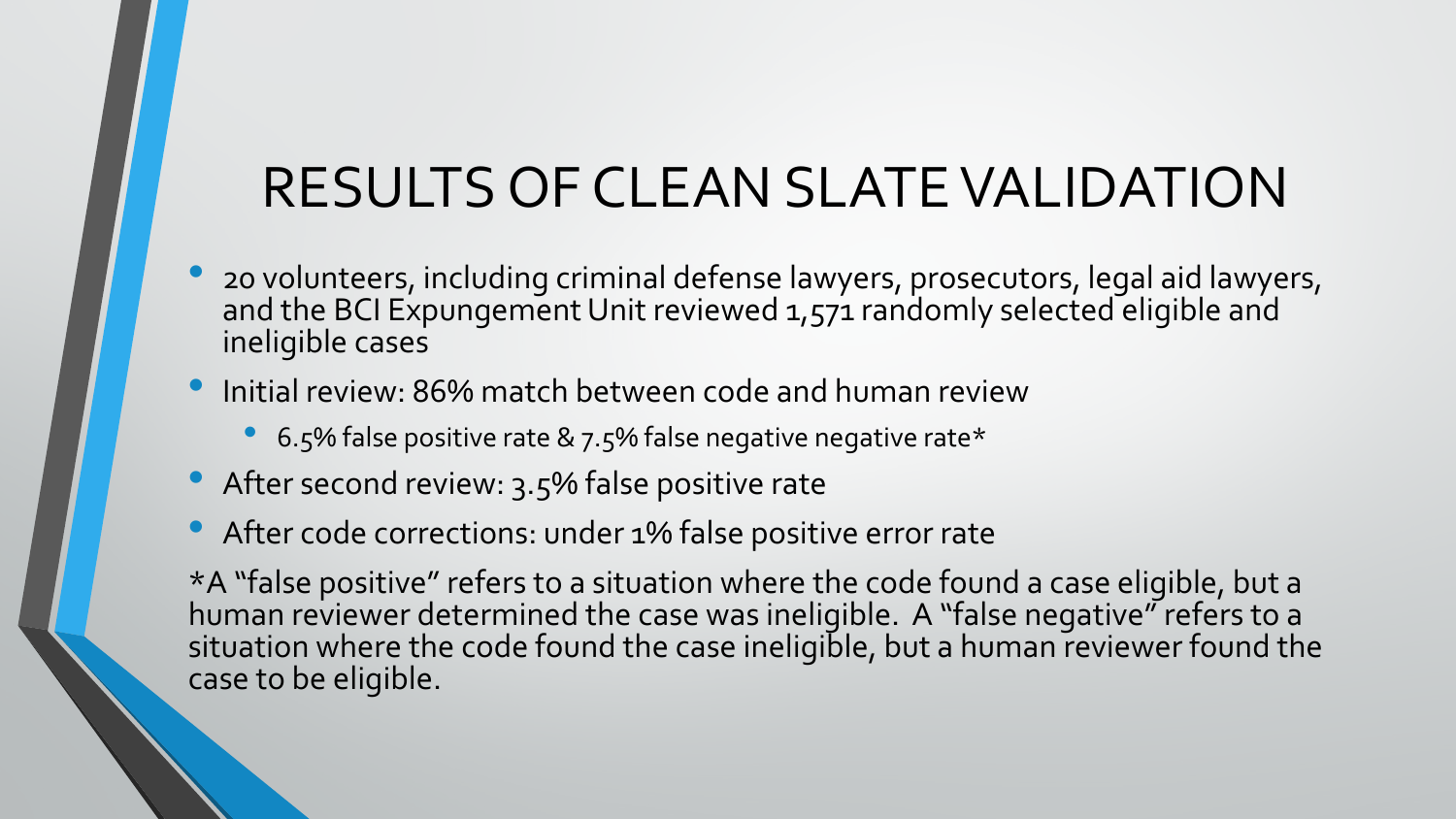#### FALSE POSITIVES

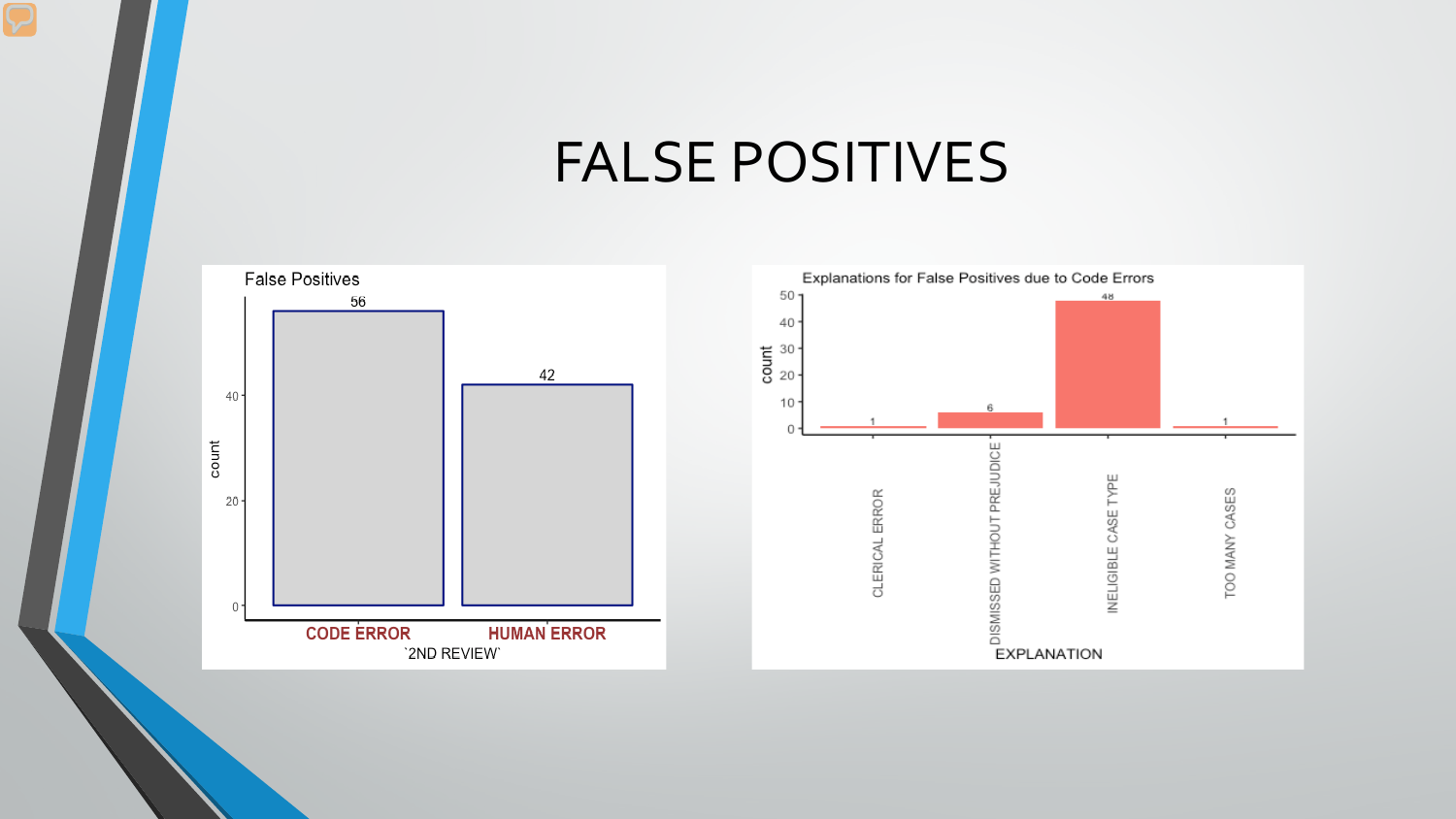#### IMPLEMENTATION CHALLENGES

- Court records are case-based, not person-based
- Renumbered code provisions
- Clerical errors
- Notification of impacted individuals